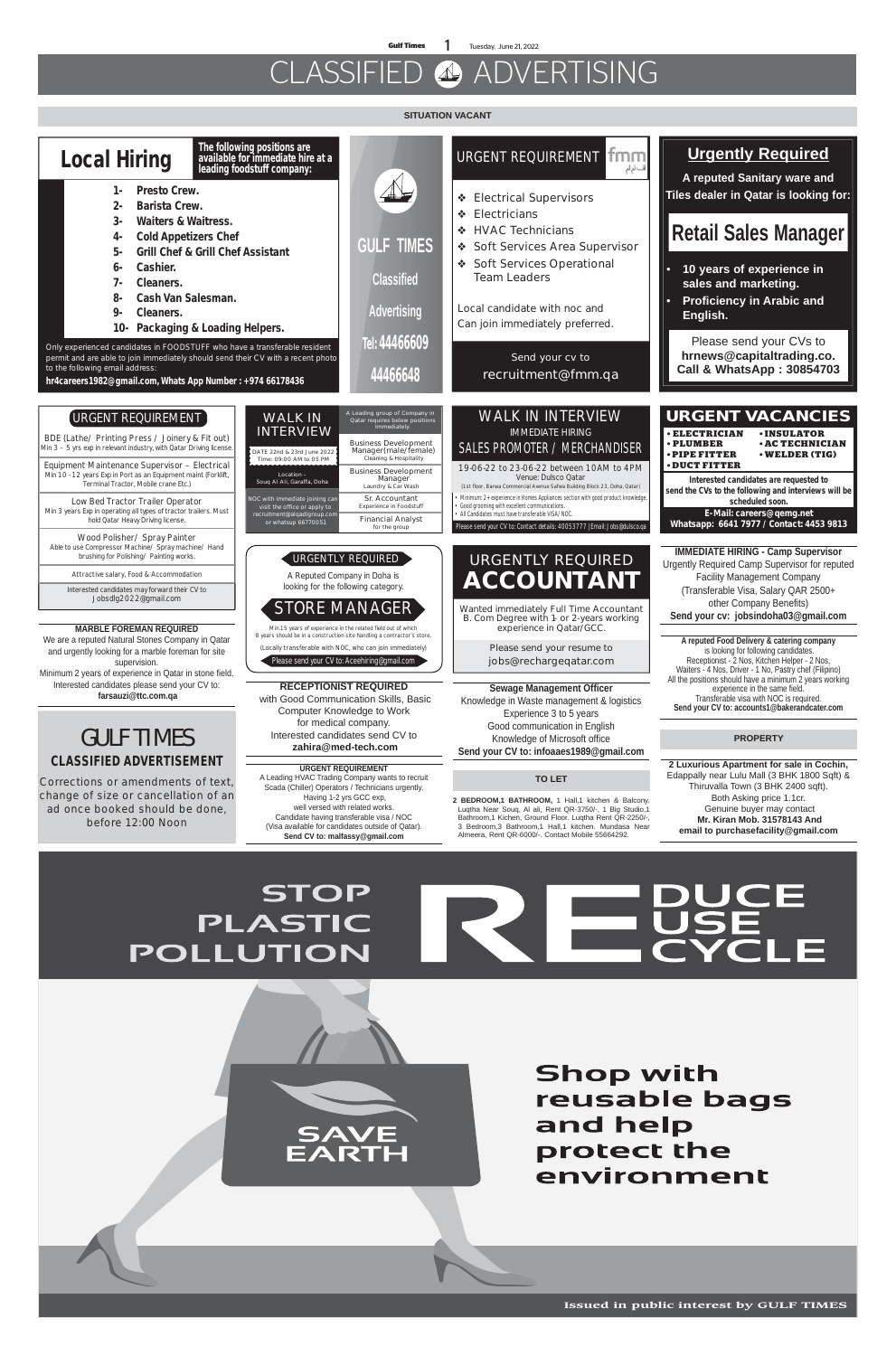# CLASSIFIED ADVERTISING

#### **SITUATION WANTED**

- **LOOKING FOR CIVIL SITE ENGINEER JOB** (Transferable Visa And Ready To Join Asap - Salary Negotiable). Experience: Infrastructure (Wet & dry Utilities installations), Building Maintenance and Repairing works, Landscape and hard scape,Snag closing for hand overing,Area preparation for Asphalt laying(MCW & SR). Email: praveenprasad031@ gmail.com / Mobile: 30950002.
- **FEMALE, MBA (HR & MARKETING)** Graduate with over 10 yrs GCC experience in Corporate sector (Banking), HR, coordinator, IT & Procurement. Looking to join immediately. Email: aarathianish@gmail.com / 30745544.
- **SR. HR PROFESSIONAL / HR MANAGER -** Indian/ Doctorate holder in Management with 20+ years of expert experience in the entire fields of HR Management. Immediately available with transferable QID. Contact: 77049789 / shyammsw@ gmail.com
- **INTERIOR FIT-OUT AND JOINERY** expert Quantity Surveyor-Degree and HND holder, 15 years GCC experience. Srilankan Male with Transferable Visa, looking for Suitable challenging position in a reputable company. Contact: 77481468, email: sep23fah@gmail.com
- **PROJECT MANAGER CIVIL: EGYPTIAN.** Certified Grade A, Diploma of Project Management (PRMG) in AUC. Experience with PWA and WOQOD. Experience in buildings and external works. NOC immediately, 14 yrs in Qatar. Mobile. 33345619, Email. ibrahim.anwaar@gmail.com
- **QAQC ELECTRICAL ENGINEER -** B.Engr. Electrical Engineering, ISO 9001:2015 Lead Auditor Certified with 15 years working experience (9 years GCC experience) in construction of high rise building and infrastructure. Looking for Vacancy and available to join immediately. Transferable Visa with NOC available. Contact: 30060326, Email address: nnaegba@yahoo.com
- **MECHANICAL ENGINEER:** Indian male 26, 5 years experience, HVAC, 2Yrs Production, 2Yrs STP O&M. Good knowledge in MS office and auto cadd. Can join immediately with transferable visa. Contact: 70585266, email: balamurugan1071@gmail.com
- **IT MANAGER/ IT EXECUTIVE / IT PROFESSIONAL:** Sri Lankan MSc in IT with 17+ experience in banking. Key Competencies in IT Application, Networking, Infrastructure, Security, project, and digital transformation. Can join immediately with NOC, contact: 31335388, mail: zaheer. meeran@mail.com
- **ELECTRICAL SUPERVISOR** with HND in Electrical Power systems 11 years experience both in FM & construction and oil gas, DB ATS, SMDB, motors pump, Generator, Lightings, CCTV, FOP, HV, LV, ELV, Im ready to join immediately NOC available. Contact: 74017792, email: richardmushinwa@ gmail.com
- **ADMIN OFFICER / GATE PASS EXPERT.** 10+yrs Administrative experience in Qatar,especially in Gate Pass coordination for various Qatar energy and Airport projects. Driving License and NOC is available. Contact: 74707479, email: vinodmathew16@gmail.com
- **INDIAN FEMALE**: 12 year experience in Qatar as department Sec/Admin/Document Controller/HR/HSE Admin having strong background in Excel,Word, Power Point looking for suitable position can join immediately with work visa & NOC. Mobile: +974 74454369, Email: bindoos12@gmail.com
- **FACILITY AND PROPERTY COORDINATOR,** 14 years experience facility managements, Office, apartments, accommodations coordinator. Email: cbboateng84@gmail. com / Mobile: 33260721.
- **INDUSTRIAL MAINTENANCE ENGINEER** with 6.5 years of maintenance experience, certified in NEBOSH general certificate and 3d softwares. Experienced in steel plant maintenance, manufacturing units and construction sites. QID and NOC available. International driving permit available. Contact no: +974-50354138, Email: varghese. sundeep@gmail.com
- **GRADUATE** with 8+ years of experience in Accounting (3 years experience in GCC). Hands on experience with accounting software like TALLY ERP9. Knowledge of

handling Petty cash, cash collection, maintaining daybook. Contact: 30849154, email: sinumon2022@yahoo.com

- **FEMALE ENVIRONMENTAL OFFICER:** A University degree holder in agronomy and plant science. I have 10 years extensive experience in environmental sustainability assessment and management in construction, engineering, health and safety and agricultural field. Trained/ Certified: IEMA, ISO 9001:2015, ISO 14001:2015, ISO 14001:2018(IMS). Valid residence visa and ready to join immediately. Contact: 30688847, email: estheeayo@gmail. com
- **PHARMACIST (M-PHARM):** Having 3 Year (Continues) Hospital Pharmacy Experience in India. Data flow completed. Seeking for a suitable position. Husband sponsorship can Join Immediately. Contact: 55806171, 66276505; Email: shertom92@gmail.com
- **HR SPECIALIST (ERP& SAP):** Indian male 37year, with 14years of work exp. in Qatar/Bahrain & Kuwait with General HR, Administration, Recruitment & Onboarding, Leave Mngmt,Performance Mgmt, Payroll,HR Audit, Employee Greivances, Employee Relation, Strategic Planning, Exit Mgmt, Liason with client etc. Transferable work visa with NOC. Qatar Driving License. Mob: 77558425, email: hrjobsearch1985@gmail.com
- **SENIOR PLANNING ENGINEER / Delay Analyst / Claim** Specialists. Experience in building, road, infrastructure and Technology Projects with proficiency in baseline and recovery programs, monitoring and controlling, standard reporting, Delay Analysis and claims. Available Immediately with transferable visa with NOC. Contact: 66545953, Email: qatarsnrplanning.engineer@gmail.com
- **DEBT/ CREDIT COLLECTION**, Credit Controller/Receivable Manager, Receivable accountant, Payable Accountant. 12 Yrs experience in Qatar & UAE ( FMCG, Construction, Freight Forwarding) with transferable Visa/NOC. SAP Knowledge &valid D/L. Can join immediately. Contact: 30586741 / 50078191, email: subashnair1718@gmail.com
- **SAFETY ENGINEER / DEPUTY HSE MANAGER** With 12 years of working experience in oil and gas, road and infrastructure with ASGHAL working experience, having NVQ Level 6 Diploma in OHS, NEBOSH IGC, ISO 45001:2018 Lead Auditor, IOSH Managing Safely,OSHA30hrs and OSHA132, First Aid certificate and with Qatar Driving license Transferable/work visa and ready to join immediately. Email: ojibson3@gmail.com / Tel: 70703113.
- **LOOKING FOR SUPERVISOR JOB** (civil or maintenance department or farm manager). QID and driving licence have. Immediately join. Contact: 30604676, email: topleveldoha@ gmail.com
- **ACCOUNTANT/AUDITOR,** Indian male B.com, Indian C.A inter having 6 years of experience. Specialist in accounting up to final accounts, Financial analysis, Auditing. Well versed in several ERP can join immediately with NOC. Contact: 70549358, email: robin\_cthomas@outlook.com
- **SR.PLANNING ENGINEER** Cum Quantity Surveyor:- Having 25 years experience in the field of buildings and infrastructure works, proficiency in scheduling, claims, Quantity take off and estimation etc.... NOC is available and can join immediately. Please contact on 50459052 or ganeshk1966@gmail.com
- **MECHANICAL SUPERVISOR,** 6 years GCC experience, shutdown &turnaround activities,plant operation management, troubleshooting skills, HSE management, material management, holding B-TEC Degree, Transferable Visa, immediately available to join. Contact: 31455419, Email: bukhari9163@gmail.com
- **HAVING 2.5 YRS OF EXP** in Infosys as an senior process executive and 1.2 yrs of exp in TechMahindra as an associate technical support. Having knowledge on civil site works as I graduated as an civil engineering. Can handle site engg and project manager works. Contact: 50887490. email: shilpavaddi18@gmail.com
- **SENIOR RESEARCH FELLOW** / Research assistant. Indian female under husband's sponsorship looking for suitable teacher/researcher position in educational/pharmaceutical industry in Doha. MS(PHARM), PhD (Pharmaceutics) with one year teaching experience as an Assistant Professor, 4+ years research, and scientific writing experience. Expertise in MS office, analytical instrument and animal handling. Can join immediately. Contact: 70126739, email: jainharsha22\_10@yahoo.com

**QA/QC INSPECTOR.** With 7 year of experience. Can join any time with NOC and driver license. Contact: 30885605, email: alexcissayabok35@gmail.com

- **CIVIL/INTERIOR FITOUT PROJECT ENGINEER.** Indian overall more than 5 years including 4 years GCC experience in Civil construction and Interior Fitout works (Residential and commercial projects, Restaurant, Garages) completed BE-CIVIL ENGINEERING & MASTER OF DIPLOMA IN BUILDING DESIGN (excellent knowledge in Auto cad,Revit, Microsoft office pack & PPM). Transferable Visa (QID) & NOC available. Contact: 33596732, 74732902, Email id: gobibaskaran999@gmail.com
- **LOGISTICS, IMPORT & EXPORT COORDINATOR,** Indian male with good experience in Logistics, Letter of Credits and Trade finance looking for suitable position. Visa status: Transferable, D/L:Yes. Mob: 33921205, ermail: jcnair2010@ gmail.com
- **CIVIL ENGINEER INDIAN** with MMUP/UPDA certification. Having 8+ years of experience in different Engineering Field, Specialized in Fit out Projects. Transferable visa available. Looking for suitable opportunities. Contact: +974-30511015, email: alameenikbal@gmail.com
- **PROJECT MANAGER/ SR CM-INDIAN** -(UPDA certified in Grade A) with 24 years' GCC experience. Can join immediately based in Doha. Seeking assignments in Project Management & fit out with high end finishes. Handled wide range of projects including high-rise towers, Al Rayyan stadium facade,executive villas,shopping Malls, Hotels, Residential apartments. Holding a Valid driving license & QID valid till Oct 2022. NOC Available. Contact: 55708492, email: arv63259@gmail.com
- **PROCUREMENT COORDINATOR/ADMIN. OFFICER.** 20 yrs solid experience in administrative jobs. 12 yrs solid experience in customer service. 9 yrs solid experience in cash management. 3 yrs solid experience in procurement. Mobile no.: 66926344, Email add: caps.kath@gmail.com
- **CIVIL ENGINEER, INDIAN** 10 years of Qatar experience, UPDA certified. Specialized in fitout, structures, commercial and residential buildings and towers, good command in QS, supervision & managing, estimation and tendering. Proactive, energetic, ready to join immediately. NOC available. Contact: +974 30939007, email: shaikfarhan25@ gmail.com

- **PROCUREMENT SPECIALIST,** with 13 years of work experience in Qatar in construction and facility management. proficient in civil MEP and fitout. Holder of Valid QID and driving License. Excellent computer knowledge. Seeking suitable placement as procurement Specialist, Lead procurement Officer, Senior Procurement Officer. Email: elvissema96@yahoo.com / Tel: 66758393.
- **QUANTITY SURVEYOR (MEP):** Ready to join immediately!!. Indian Male, having more than 10 years of experience in the field of Quantity Surveying (MEP) in Qatar. Experienced in Museum Projects, Commercial and Residential Buildings and Hotel. Seeking for QS assignment. Currently available with transferable visa and NOC. Contact: 66905899, Email: khajabadiuddin@yahoo.com
- **SENIOR ACCOUNTANT/ACCOUNTANT** Indian Male, 34, MBA Finance & HR, having 10+ years (7+ in GCC) experience. Expertise in AP/AR, GL, Bank Reconciliation, Payroll/WPS, Petty cash, cash flow, Inventory control, Reporting, Knowledge in Oracle, Tally, ERP and MS Office. Available to join immediately with transferable visa, Valid QID and NOC. Contact: 74028810, email: siju9242@gmail. com
- **TUNISIAN LADY,** holding bachelor degree in Administrative public law. Good command of French, Arabic. Computer literate. Having sound experience in Administrative field. Seeking for suitable as Executive Secretary, Assistant or House manager. With Transferable visa. Contact: 70081990.
- **SENIOR PLANNING ENGINEER** with more than 13 years of experience (8 years Qatar) in Planning and Scheduling for building construction. Proficient in Primavera P6, Baseline development Project Monitoring and Controlling, Forensic Planning, Risk and Delay Analysis, EOT/Claims, EV, Cost and Resource Planning. Transferable visa. Contact: 70614104, email: planningengineer784@gmail.com
- **SR.ELECTRICAL ENGINEER/MEP MANAGER**/PM. UPDA Grade-A License Electrical Engineer. 17 years of experience, including 11 years in Qatar (Consulting Firm 7 years in Qatar and Construction Company 10 years). Experience in Industrial (Refinery, Pipeline, Power Plant, Substation, Highway and Infrastructure), Commercial (DFC Mall, Offices & Hotel Towers), Residential, Showrooms and many prestigious projects. Contact: 70083401, email: cihanov@ hotmail.com
- **AN INDIAN FEMALE:** graduated in electronics & communication engg. Having 2 years of experience in Telecom field. Looking suitable jobs in telecom, Admin or IT field. Ready to join immediately with NOC and transferable Visa. Contact: 31675044, Email: fasmithafarhanpv@gmail. com
- **IT SUPPORT / ADMINISTRATION / HR-Assistant. Indian** male with 4 years of experience with valid QID and NOC. Ready to join immediately. Contact: 66020678, Email: sajioddin580@gmail.com
- **ADMIN/SECRETARY-FILIPINA,** with a total of 12 years work experience as Procurement, Secretary/Admin. Can join immediately. Visa transferable. Email: hersheythomas@ rocketmail.com / Contact: 55177181.
- **QATAR HAVE 2 YEAR OF EXPERIENCE** as office messenger I have also Qatar Driving license Looking for suitable vacancy in any organisation. NOC available ready to join. Contact: 66016543, email: tufayelahmed55181435@gmail. com
- **CHIEF ACCOUNTANT INDIAN MALE,** CA Articled Service and 25 years experience in Financial analysis, Finalisation of Accounts, AR/AP, Banking, Sales/Purchases Invoicing, Accounting Entries, Stock Control, Tally ERP, Peachtree and MS Office. Excellent Managerial skills in Finance/Accounts of Publications, Trades, Hospitals, Chartered Accountants Firms. Ready to join immediately, NOC available. Phone: 30344915, email: alathara.a@gmail.com
- **SALES EXECUTIVE** 15 years experience in Qatar. Driving licence. Nationality:- Nepali. Contact/ Whatsapp: 77286468, email: neupanep143@gmail.com Edu:-TU from Nepal.
- **SR.MEP ENGINEER UPDA,QCDD A**, 21 yrs Qatar Exp expert in Design, Installation, Estimation & QCDD design approvals for Fire Alarm, FF, Fire Safety and KM, Ooredoo, Ele Design & Approvals. Contact: 70505921, email: mepdesign.hyd@gmail.com
- **SENIOR ARCHITECT ENGINEER.** MMUP grade A certified. 25 years experience with 17 years in Qatar in consultancy and constructions. Government, developers and private projects. Transferable visa with NOC. Contact: 66749344, Email: zizosp@yahoo.com
- **MECHANICAL ENGINEER.** Indian Male- B.TECH Mechanical,1+ year experience as MEP Engineer. Looking for suitable position as MEP Engineer/Site Engineer/ Supervisor/QA QC Engineer/ Piping Engineer or other Mechanical positions . Locally available to join immediately with QID, Transferable visa and NOC. Contact: 50187553, Email: thanseefkn@gmail.com
- **A FEMALE FILIPINO (JUNIOR) ACCOUNTANT** with 3yrs of experience in Qatar, in General Accounting, have used Quickbooks and Peachtree, looking for a suitable job in Accounting and Auditing field. Please contact me at mobile Contact: 30492351, Email: clairesoriano17@gmail.com
- **ARCHITECTURAL & INTERIOR DESIGN** Engineer. Working as technical office engineer looking for a job 10 years, 9 years in Qatar for trading & contracting and interior design. Aware about Design, shop drawings, details (full coordination). Contact: 70592734, email: eng\_abed2003@ yahoo.com
- **DRAUGHTSMAN** (Architecture & Infrastructure ) Male, Indian, Valid QID, Holding Driving License, With 15 years of experience in Gulf (Qatar & UAE). Contact: 66935881, shijasbeeran@gmail.com
- **PURCHASE & LOGISTICS COORDINATOR.** 13 years Qatar experienced, Indian with NOC, Experience in Office Administration, Local and International Purchase (Construction, chemical Raw materials, Building Materials, shipment clearing, logistics procedures). Mob: 77502154, email: vishnurdoha@gmail.com
- **DOCUMENT CONTROLLER / IT ASSISTANT /** IT Technician - Sri Lankan male, Higher diploma in IT, Bsc computer science (reading), 3 years working experience, specially printer, scanner, photo copier machines knowledge, NOC available, Transferable visa, if need QID i can prepare, ready to join immediately. Contact: 66400430, email: mohammedtharis123@gmail.com
- **HOUSEKEEPING & FACILITY MANAGER.** 20 years of experience (15 years of GCC experience in a world reputed companies & 5-star hotels).Expertise in "Recreation", "Hotels Management", "events planning", "compound/estate", "hospitals", & stadiums housekeeping & facility management. Fluent in Arabic, English, Hindi/Urdu. UK and KSA certified & diploma holder. (NOC available can join immediately). Contact: 31491446, email: bkhurram609@gmail.com
- **CIVIL STRUCTURAL ENGINEER.** Indian female with valid QID, M.Tech in structural engineering, Worked in L&T Limited. Experienced in analysing and designing RCC and steel structures (Staad Pro & ETABS), preparing BOQ, AutoCAD, MS Office, Primavera P6, Abaqus CAE. Ready to join immediately with valid QID and Transferable Visa. Contact: 974-30219448, email: shahanasakkeerali234@ gmail.com
- **SENIOR QUANTITY SURVEYOR /** Commercial Manager, MSC & BSC (HONS): Sri lankan, Having 10 years experience including 9 years of Gulf experience (Qatar- 4 & UAE-5) in Building Construction. Able to work in both pre-contract & post-contract for the position of Quantity Surveyor, Commercial Manager, Estimator, Cost Consultant. Transferable Visa with NOC. Can join immediately. Please contact: 30728813, email: sihanal@gmail.com
- **HR MANAGER, MBA,** 20+ years gulf exp. Recruitment, HR, Administration, Onboarding, ERP, HRMS, HRIS, Budgeting, HR Policies, Payroll & CB, Appraisals, Attrition, Welfare, ISO, Asset & Lease, PRO Functions. Multitasking experience In Hospitality, F&B, Catering, Food Factory, Oil&Gas, Chemical, Metro Rails, Airport. Immediately available with negotiable salary. Contact: 55942977, email: gstanphen@ gmail.com
- **CIVIL/STRUCTURAL ENGINEER,** Certified graduate Civil Engineer of Engineers Australia (Monash University), professional experience and exposure to site civil engineering and Reinforced Concrete and Steel Structural Engineering Design & Analysis softwares (Protastructure, ETABS, AutoCad and more). Valid QID with transferable Visa. Ready to join immediately. Contact: +974 50506441, email: nabeelsabri98@gmail.com
- **DOCUMENT CONTROLLER.** Indian Male, Bachelor Degree,15 years working experience in Qatar,excellent knowledge in Documentation and Administrative duties, proficiency in Aconex software & Ms office (word,excel,power point& outlook) transferable visa, looking for suitable jobs. Contact: +974 55246782, email: siraj.palloor@gmail.com
- **ELECTRICAL ENGINEER,** UPDA Grade A, PMP & QCD
- Certified w/ Drivers License, Filipino, 20 years work experience (9 Qatar, 4 UAE, 2 KSA & 5 Philippines), excellent in Construction Management, Engineering, Quantity Survey, Technical Documents, Installation, Supervision, Inspection & Maintenance of LV, ELV, FAS & St. Lighting System, can join immediately w/ NOC. Call: 33037295, Email: walcher813@gmail.com
- **CHIEF / SENIOR ACCOUNTANT** Indian Male, M.Com. 16 Years Work Experience (9 Plus In Qatar). Can Handle All Accounting Responsibilities Till Finalization & Auditing. Budget, Cashflow, Bank Facility, Mis Report, Wps & Payroll, Reconciliation. AR,AP. Holder Of Qatar Driving Licence. Proficient In Oracle Netsuit, Tally, Ms Office. Valid RP, Visa Transferable With NOC. Ready To Join Immediately. Contact: 31467127, Email - anishjiji26@gmail.com
- **SENIOR ACCOUNTANT SRI LANKAN MALE**  BBA in Acc, CMA, MAAT with 13+ years of Experience in multiple industries (Telecom/ FMCG/Manufacturing/Oil & Gas) in Qatar and KSA (Almarai). Excellent in MIS Report, Budgeting & Forecasting, Financial Reporting. Well Experience in SAP (MM,FI) Sage50, QB. Ready to join immediately with NOC. Contact No – 70258582, Email: sreenthaj@yahoo.com. linkedin.com/in/sreenthaj-jameen-33796769
- **ACCOUNTANT / SENIOR ACCOUNTANT.** Sri Lankan male, BSc commerce, 6 years experience in Qatar in the field of accounting and auditing (AP, AR, payroll, settlement, month end activities and reconciliation, and P&L, BS, QID with NOC. Contact: 50279809, email: nushran911@gmail.com
- **INSTRUMENTATION ENGINEER:** 2 years Data Center experience. Expertise in installation, testing & commissioning of data center equipments (UPS, PDU, CRAH UNITS etc). With transferable visa and driving license. Mob: 50463590, email: ronyjohnson98@gmail.com Available for immediate joining.
- **CIVIL SITE ENGINEER/HSE OFFICER:** Indian, Valid QID, B.Tech Civil, NEBOSH IGC, IOSH MS, AOSH FA, FS, ADIS, 5+ Years Experience in various Construction Projects, Roads, Building, Maintenance, Facility Management. Contact: 77984507, email: aquib.hassan7777@gmail.com
- **IT SUPPORT ENGINEER, INDIAN MALE,** with 3+ year experience in IT software, Hardware, Networking, Servers, Client Support, CCTV and IP Phones. Completed BCA and MCSE, CCNA, PBX, CCTV, AWS etc. training. Available to join immediately with NOC Visa. Process Qatar Driving Licence. Contact: 70672002, Email: Jafinkrs.krs4@gmail. com
- **INDIAN MALE** with experience in Shipping looking for suitable placement. Holder of valid license and valid QID. Pls contact: 55897879, email: jayanarayanan@hotmail.com
- **ACCOUNTANT: SRI LANKAN MALE 29,** MBA(UK), BBA in Accounting, AAT, ACPM, with 6 years of specialized experience in Treasury & Cash management,Facility & Credit management,Inventory & Fixed assets,AP & AR,AML & CFT,Vault Management,Auditing (Big 4) & Tax return,KYC. Available in Qatar with transferable visa (with NOC). Ready to join immediately. Contact No - +974 50377639, Email. - jawiddynamic@gmail.com
- **PHYSICS/SCIENCE TEACHER** Required a job in any of the Indian schools for post of a trained post graduate teacher in physics with good teaching experience. 15 years experience in CBSE schools. Transferable India visa available. Ready to join. Contact: 55490720, email: sreejaprasanthkumar82@ gmail.com
- **B.E EEE.** 3+ Experience As Junior Electrical Engineer In Qatar In Construction Site & Have The Knowledge In Electrical Maintenance also. Contact: +974-31244116, E-mail id: sathyamanicovai@gmail.com
- **SITE ENGINEER FITOUT.** with 5 years of experience in fitout works, interior designing and finishing works, well versed in autocad, SketchUp, vray, Revit, looking for a suitable position. Contact no. 31069182, email: huzaifaahmed57@ gmail.com
- **ACCOUNTANT SENIOR/CHIEF:** MBA Finance & Account's with 9 years experience in Qatar. Can handle all accounting responsibilities to finalization & Auditing, Payroll,WPS,GL,AR/ AP. Cash flow, Budgeting analysis and Costing, Proficient ERP system (Pioneer, Bright, Oracle) and advanced MS Office skills, Outlook, PowerPoint looking for suitable placement. Transferable working visa with NOC, Available for immediate joining. Contact: 33517900, email: mhrahmanhabib68@gmail.com
- **WAREHOUSE STORE KEEPER,** Indian Male, NOC available, 7 years Experience in Qatar (including Qatar Metro project, Lusail Tower Project), MCOM,PCP, Good communication, Can join immediately, Email - subinbrycen@gmail.com / Contact No: 50285694.
- **UPDA/MMUP & PMP CERTIFIED** QAQC Civil Engineer With Lead Auditor: Having total 7+ years of experience. Masters in Construction Engineering & Management, Bachelors in Civil Engineering. Having Valid QID and NOC. Ready to posses any job related to Civil Engineering. Ready to join immediately. Mobile: 33576117, Email: karthikkotty@gmail. com
- **PURCHASE OFFICER: INDIAN MALE** with 7+ years experience in Qatar Purchasing field. Looking for a suitable job in purchasing/ procurement field. With valid QID and NOC, ready to join immediately. Contact: 55592647, email: rajithak01@gmail.com
- **ACCOUNTANT-SRI LANKAN MALE 31,** 12 years of experience including +5 years in Accounting & finance field in Qatar currently. Knowledge in accounting packages, ERP. Contact - 77196428, Email - mohammedfarees@gmail.com Visa status - RP.
- **QA/QC INSPECTOR/ENGINEER** With 7 years experience in oil and gas/Piping/Structural Steel, EPC. B.Tech Mechanical, CSWIP3.1 - Welding Inspector, BGAS Gr2-Painting Inspector. Experienced in Welding/Coating/Piping/Structural/ NDE/Test packages. Looking for suitable position. Valid Freelance visa. Ready to join immediately. Contact: 66063966, Email: anoopsn55@gmail.com
- **FILIPINO FEMALE,** with 6 years' experience in secretarial, administration, and data entry works. Client-oriented professional who works as team supervisor and can easily understand business processes. Has transferable work visa with NOC and ready to join immediately. Contact: +974 30612399, email: lyka.c.ebora@gmail.com
- **LOOKING FOR A JOB.** Mechanical engineer cum manufacturing quality controller. 5 year experience. Mechanical engineer looking for a job with work visa, currently available in Qatar immediate join. Kindly contact mob: 74472347, email: sankar975@gmail.com
- **WAREHOUSE MANAGER / IN CHARGE** Indian, Male, Graduate, Having 22 years (Qatar 16 years) of experience in Warehouse Operations, Inventory control, Supply chain Logistics etc. ERP, Oracle systems, Tally. ERP, MS word, Excel, Looking for a Suitable job with a Transferable Visa/ NOC, Ready to join immediately, please contact. +974 55597628, Email. pdileepnarayanan@yahoo.com

# **Situation Wanted Contd. on following page**